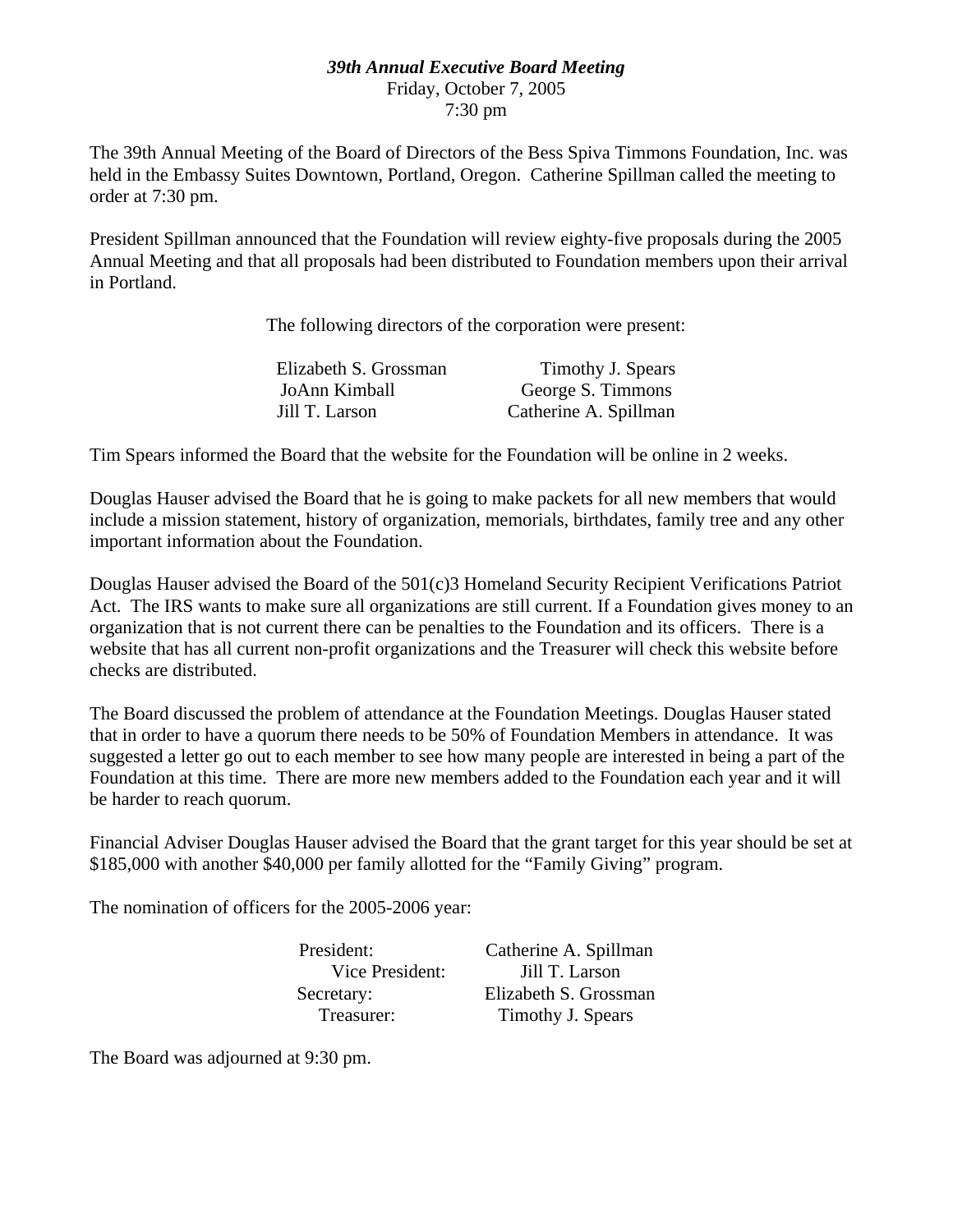#### *39th Annual Meeting* Saturday Session October 8, 2005 9:00 am

The 39th Annual Meeting of the Bess Spiva Timmons Foundation, Inc., a Missouri Not-For Profit Corporation, was held at the Embassy Suites Downtown, Portland, Oregon on Saturday, October 8, 2005.

The following directors and members of the corporation were present:

| Monita Kelsey         |
|-----------------------|
| Darwin G. Larson      |
| Louise Spears         |
| Catherine A. Spillman |
| Gary E. Timmons       |
| Monita D. Timmons     |
| Susan T. Timmons      |
|                       |

The meeting was called to order at 9:00 am by Catherine A. Spillman.

Susan T. Timmons lead the Foundation in a prayer for guidance during the selection process.

Portfolio Manager Renee Gross of the U.S. Bank, Joplin, Missouri presented the financial statistical review of the Foundation. Market Value on 06/30/2005 stands at \$5,828,012. Current performance data was reviewed: Common Stock Holdings, Equity Mutual Funds, and Foreign Equity Mutual Funds.

Catherine A. Spillman announced the 2005-2006 slate of officers that were elected and confirmed during the Friday Executive Board Meeting on October 7, 2005:

| President:      | Catherine A. Spillman |
|-----------------|-----------------------|
| Vice President: | Jill T. Larson        |
| Secretary:      | Elizabeth S. Grossman |
| Treasurer:      | Timothy J. Spears     |

The minutes of the 38th Annual Meeting and Executive Board Sessions were approved.

A discussion on the site for the 2007 Annual meeting was conducted. By vote of the membership, the 2007 Foundation meeting will be in Palm Springs, California. Jill T. Larson will be in charge of planning this event.

Treasurer Timothy J. Spears reported that the Foundation has \$46,000 in outstanding checks for family giving. Grant balance available is \$231,211 minus the \$46,000 equals \$185,000.

Douglas Hauser reported that in order to have a quorum we need 50% of the members to attend the Foundation meeting.

The "Family Giving" portion of the Foundation was discussed. It was decided that the Vice President will be in charge of the program. That means that one person from each family is to get in touch with the Vice President about their portion of the "Family Giving". The Vice President will need the 501(c)3 and then can check the IRS website and tell the Treasurer that it is all right to cut the check. This way we have a set of checks and balances in order to stay within the regulations.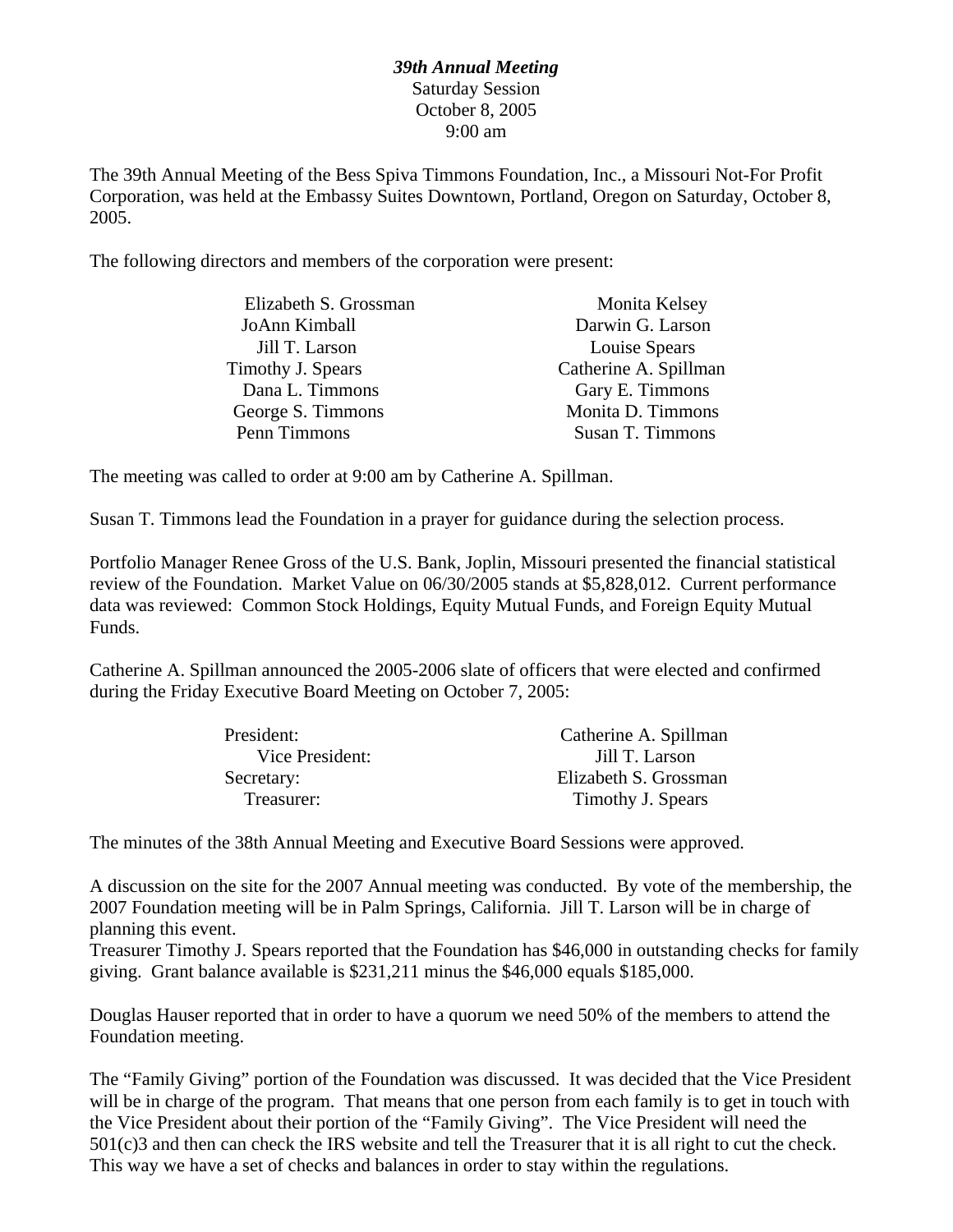President Spillman called for a review of the 2005 Family Giving:

| Development Center for Appropriate Technology | Tucson, AZ                   | Computer-<br>office Supply | \$5000   |
|-----------------------------------------------|------------------------------|----------------------------|----------|
| Canelo Project                                | Canelo, AZ                   | Computer                   | \$3000   |
| <b>American Red Cross</b>                     | Oregon<br>Pacific<br>Chapter | <b>Disaster</b><br>Relief  | \$13,300 |
| <b>Caring Ministries</b>                      | Tucson, AZ                   | Truck                      | \$4000   |
| Kino School                                   | Tucson, AZ                   | School<br>Supplies         | \$1300   |
| Junction City Oregon High School              | Junction<br>City, OR         | Swim Team                  | \$10,000 |
|                                               |                              | total                      | \$36,000 |

# Spears family

### Bob Timmons Family

| Vineyard Church                                      | Ft. Collins, CO | Education                                              | \$10,000 |
|------------------------------------------------------|-----------------|--------------------------------------------------------|----------|
| Leo Center                                           | Lawrence, KS    | Financial physical and spiritual aide<br>for the needy | \$12,000 |
| Sunny Valley<br>Extension<br>Homemakers Unit<br>Club | Oskaloosa, KS   | <b>Restoration Project</b>                             | \$10,000 |
|                                                      |                 | total                                                  | \$32,000 |

# George Timmons Family

| Yavapai Exceptional Industries                  | Prescott, AZ | Program<br>Development             | \$10,000 |
|-------------------------------------------------|--------------|------------------------------------|----------|
| Zoological Society of San Diego                 |              | San Diego, CA   Children's Program | \$8500   |
| Zoological Society of Milwaukee   Milwaukee, WI |              | <b>Memorial Bench</b>              | \$2500   |
| <b>Salvation Army</b>                           | National     | Disaster Relief                    | \$10,000 |
|                                                 |              | total                              | \$31,000 |

Foundation members and directors presentedGrant proposals. After review and written ballot, the following Grant recipients were selected:

| <b>Cumberland College</b> | Williamsburg, KY | Scholarship Program                                         | \$5000 |
|---------------------------|------------------|-------------------------------------------------------------|--------|
| Shoes That Fit            | Claremont, CA    | Back to School & Holiday Shoes &<br><b>Clothing Project</b> | \$5000 |
| Prehab of Arizona         | Mesa, AZ         | LaMesita's Child & Youth Development<br>Centers             | \$3200 |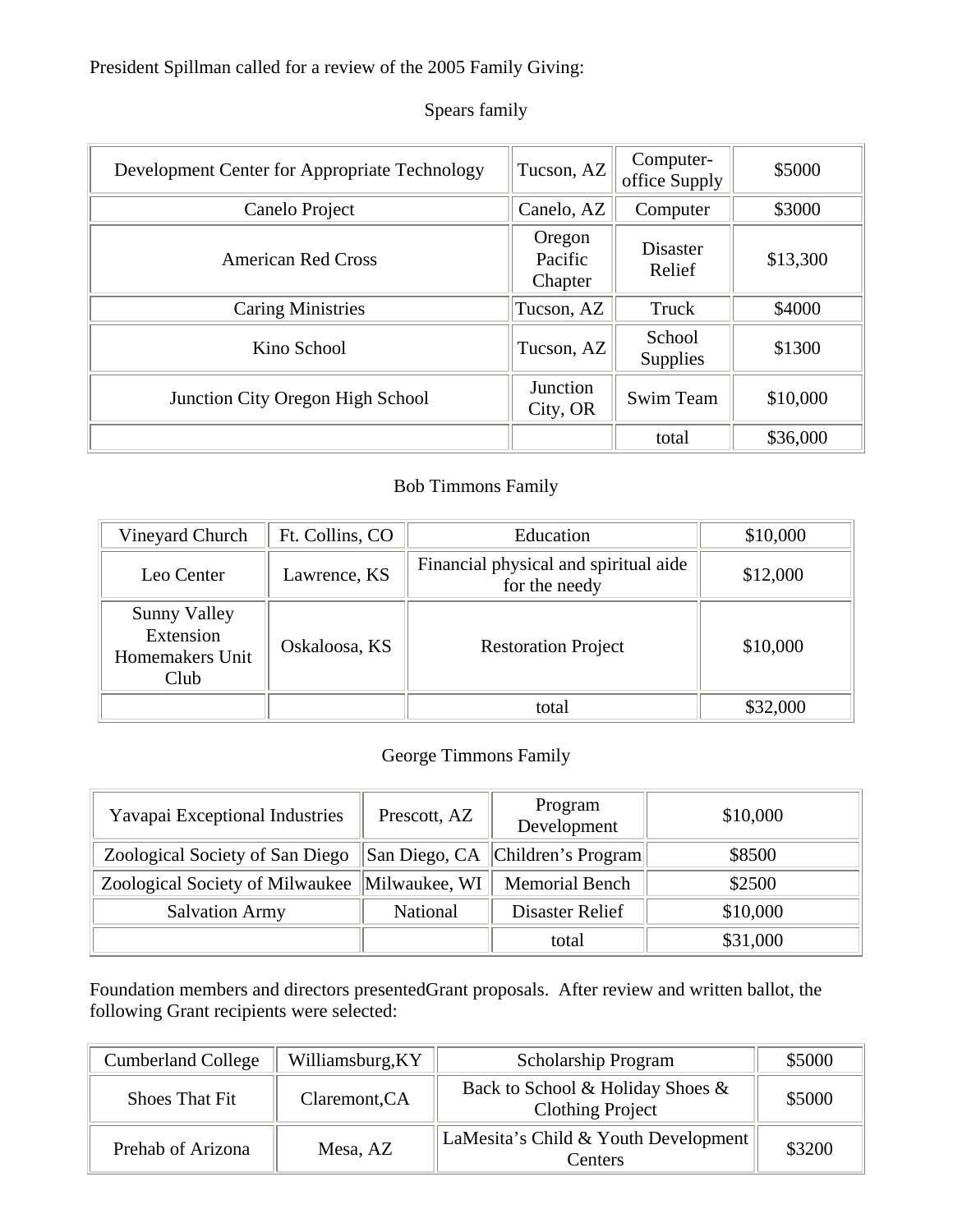| Boys & Girls Clubs<br>of National City                           | National City, CA       | For All the Kids                                                      | \$5000   |
|------------------------------------------------------------------|-------------------------|-----------------------------------------------------------------------|----------|
| A Sporting Chance                                                | Springfield, MO         | Sports & Recreation Programs                                          | \$5000   |
| <b>Rocky Mountain Elk</b><br>Foundation                          | Missoula, MT            | Pass It On                                                            | \$3000   |
| <b>ARCH</b>                                                      | Phoenix, AZ             | Kids on the Block                                                     | \$5000   |
| <b>Wheels for Humanity</b>                                       | N.Hollywood, CA         | <b>Wheelchair Distribution</b>                                        | \$3000   |
| Native Seeds/SEARCH                                              | Tucson, AZ              | <b>Sharing Seeds</b>                                                  | \$2500   |
| Young Audiences of<br>Santa Cruz County                          | Nogales, AZ             | Art is a Part that Makes us Whole                                     | \$5000   |
| <b>Volunteers in Medicine</b><br>Clinic                          | Eugene, OR              | Diabetes Management Program                                           | \$2500   |
| <b>Monarch School</b>                                            | San Diego, CA           | Monarch School Project                                                | \$5000   |
| Jewish Family &<br>Children's Services                           | Tucson, AZ              | <b>Tucson Loan Chest</b>                                              | \$3000   |
| <b>Arts Express</b>                                              | Tucson, AZ              | Fine Arts Youth Academy                                               | \$5000   |
| Donnelly College                                                 | Kansas City, KS         | Scholarship Aid for Disadvantaged<br><b>Minority College Students</b> | \$4000   |
| <b>Canine Co-Pilots</b>                                          | Flagstaff, AZ           | Tuba City Alternative School Assistance<br>Dog Training Program       | \$3000   |
| <b>Salvation Army</b>                                            | Lawrence, KS            | Helping People, Changing Lives                                        | \$8000   |
| Havasu for Youth                                                 | Lake Havasu City,<br>AZ | Youth Enrichment Program                                              | \$1000   |
| <b>Wildcat Glades</b><br>Conservation &<br><b>Audubon Center</b> | Joplin, MO              | Lab Equipment                                                         | \$3000   |
| <b>Timber Trails</b><br>Children's Project                       | Sedona, AZ              | Timber Trails 2006 Summer Program                                     | \$2500   |
| Piney Woods School                                               | Piney Woods, MS         | Scholarships                                                          | \$10,000 |
| Jim Ryun Running<br>Camps                                        | Washington, D.C.        | Scholarships                                                          | \$2500   |
| Development Center<br>for Appropriate<br>Technology              | Tucson, AZ              | Equipment & Supplies                                                  | \$2500   |
| West Valley Child<br>Crisis Center, Inc.                         | Glendale, AZ            | <b>Expansion of Pediatric Health Program</b>                          | \$3000   |
| Payson Multi-Purpose<br>Senior Center                            | Payson, AZ              | Payson Senior Center Programs                                         | \$5000   |
| <b>Information &amp; Referral</b><br>Services                    | Tucson, AZ              | Lifeline of Information & Referral<br>Services                        | \$5000   |
| Audubon Society of<br>Denver                                     | Littleton, CO           | Scholarships for Bus Transportation                                   | \$3000   |
| <b>Caring Ministries</b>                                         | Tucson, AZ              | <b>Warehouse Dock Extension</b>                                       | \$14,000 |